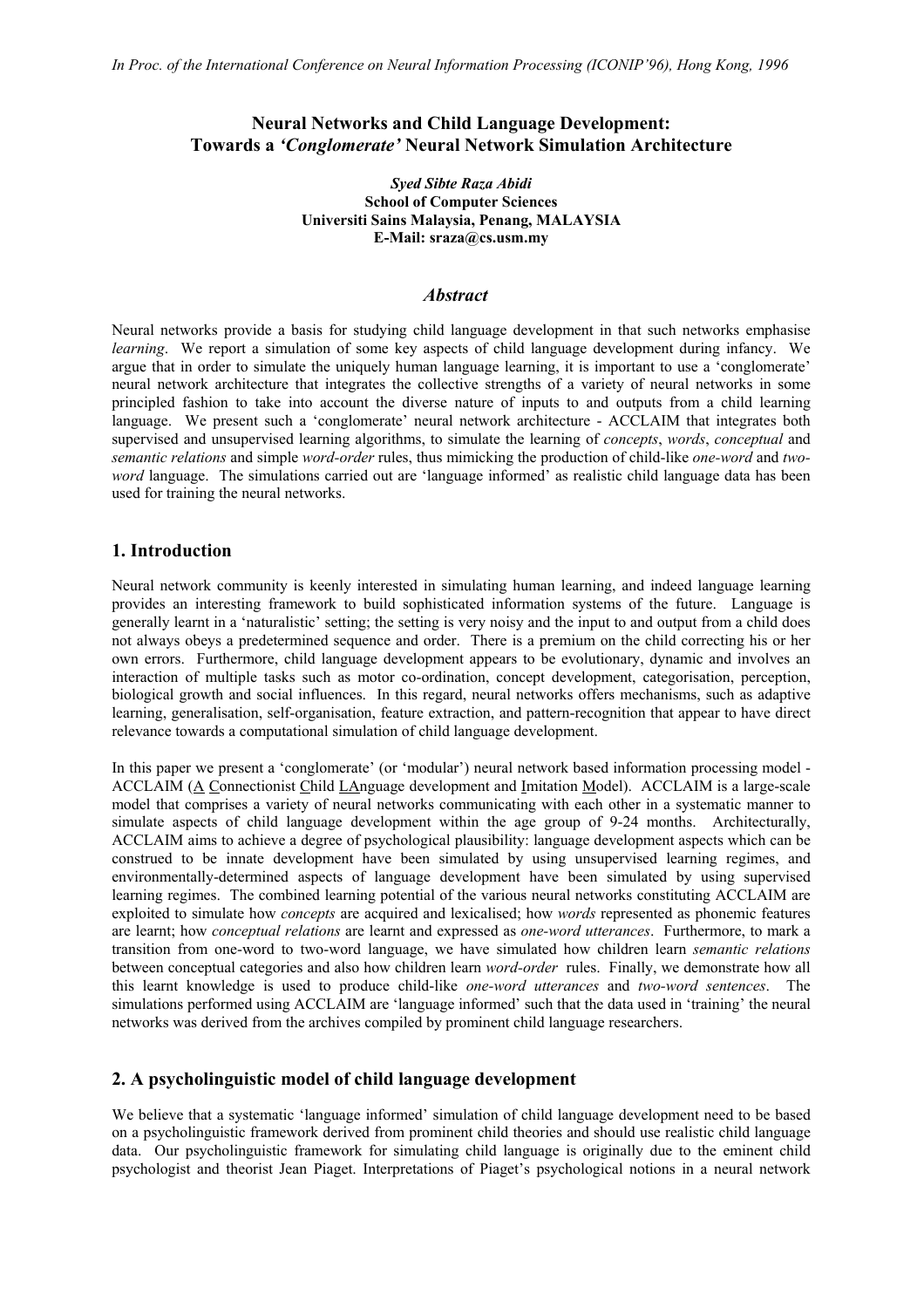terminology have been suggested by McClelland (1989) and Bechtal & Abrahamsen (1991). Furthermore, various researchers including Shawley & Schopman (1990), Shultz (1991), Levine (1991) and Seidenberg (1993) have emphasised the role neural networks can play in simulating high-level cognitive tasks.

Consider the following model of child language development: (a) Cognitive development of a child takes place in 'stages' and is made possible through an interaction between two processes - *assimilation* and *accommodation*; (b) The child is involved in an on-going *conceptualisation* process, perceiving the environment in terms of a set semantic features to form new concepts and to recognise known concepts (Nelson, 1973); (c) The child's lexical growth is predicated by the child's ability to analyse phonemic information received from adult language, leading to the storage of words in terms of their phonemic constituents; (d) 'Ostensive' naming of concepts establishes a relationship between the child's concepts and words, such that, words are verbal manifestations of the child's conceptual knowledge; (e) The child's initial *one-word utterances* reflect their awareness about 'conceptual relations', such as *recurrence*, *disappearance* and so on (Bloom, 1973); (f) The transition from one-word to two-word sentences is marked by the child's ability to plan to manipulate the meaning of individual words in terms of 'semantic relations' which they learn and express by structuring underlying conceptual categories (Brown, 1973); (g) The child learns the underlying word order of the adult language (Brown, 1973); (h) the child's two-word sentences reflect the child's *intention* to communicate certain semantic relations pertaining to self or events happening in the environment (Brown, 1973).

From the above model of child language development it is clear that the child is an active information processor and his/her language development is seemingly due to a subtle interplay of inborn capacities, psychological makeup and environmental input. Hence, the above-mentioned 'processes' can be further distinguished by demarcating the environmental considerations from what can be regarded as the 'innate' ability of the brain to learn language. Put simply, our conjecture is that aspects of child language development that can be construed to be innate can be simulated by using 'unsupervised learning' algorithms, whereas the environmentally determined aspects of language development can be simulated by using 'supervised learning' algorithms. Hence, since the child appears to employ a variety of learning mechanisms during language development, a plausible approach to simulate language development would be to include in the simulation model all available learning algorithms that have some parallels with the child's overall learning strategy.

# **3. A framework for developing** *conglomerate* **neural network architectures**

The discussion of the above mentioned psychological processes involved in child language development implies the existence of a variety of neural networks, each simulating a particular process. This brings into relief the need for a 'conglomerate' (or 'modular') neural network architecture: an architecture that integrates in some principled fashion both supervised and unsupervised learning algorithms, thus exploiting the collective strengths of a variety of neural networks to provide a more 'realistic' simulation. Thus, in a 'conglomerate' neural network architecture simulating language development, both the effects of the environment and that of self-learning or 'innate development' can be distinguished; the former can be simulated through supervised learning networks and the latter through unsupervised networks.

Development of conglomerate neural network architectures, in simple terms, requires the 'mixing and matching' of the relative strengths of a variety of neural networks. We propose a framework for developing conglomerate neural network architectures that distinguishes candidate neural networks on the basis of their intrinsic characterstics such as learning mechanisms, input/output representation schemes, environmental considerations and so on (Abidi, 1994). Our framework mainly emphasises (i) psychological and neurobiological distinctions between various neural networks when selecting neural networks to simulate certain tasks; (ii) architectural specifications - determining the number of layers, number of units in a layer, activation update functions and learning parameters; (iii) a plausible connectivity scheme by which various neural networks can efficiently communicate with each other; and (iv) variety of training strategies, including (a) one neural network learning its training data independently; (b) two or more neural networks learning their specified training data simultaneously; and (c) a co-operative training strategy where one or more neural networks transform the training data to a representation scheme that is interpretable by the principal neural network being trained.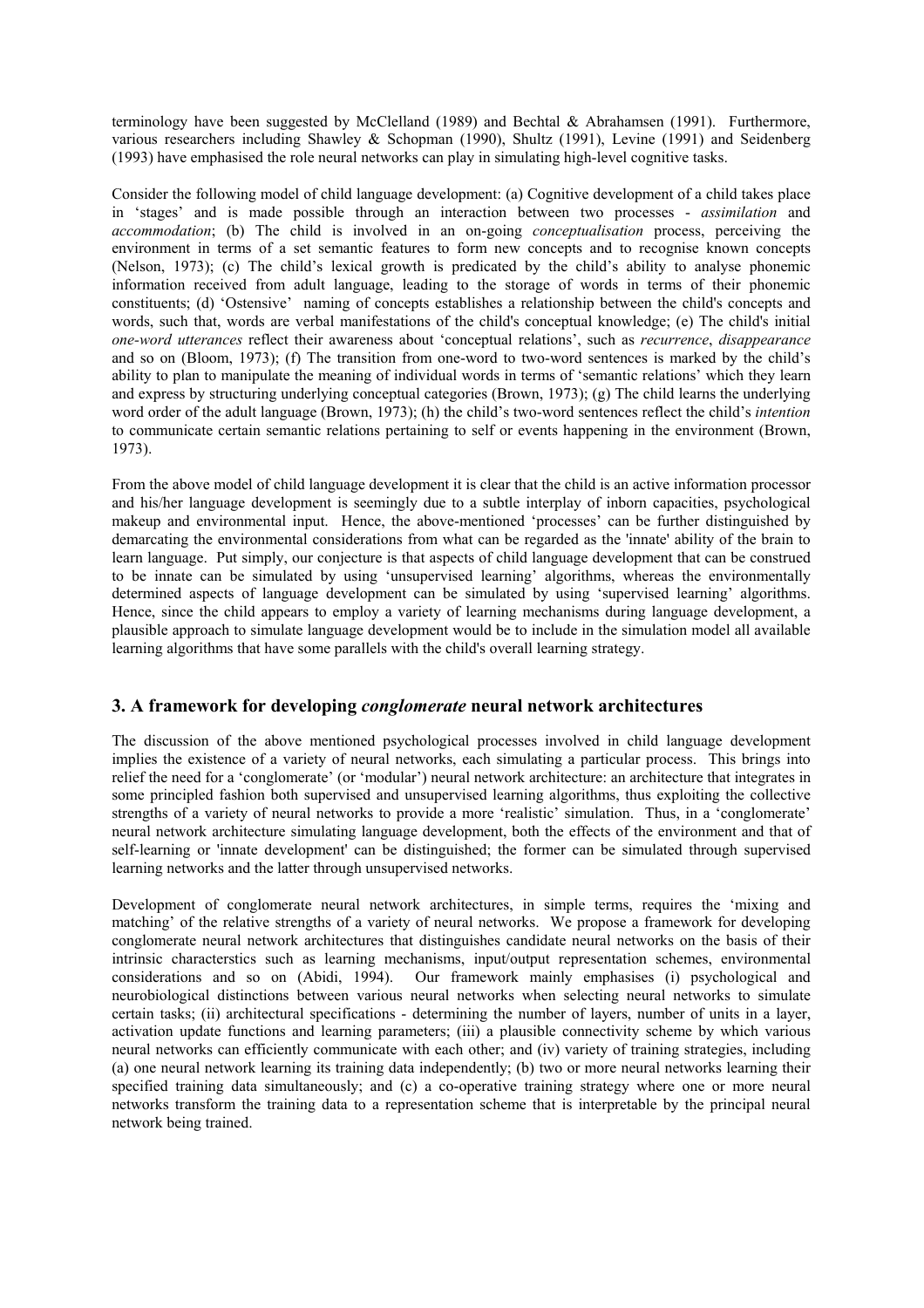Table 1 lists the various neural networks that are used to implement the above mentioned model of child language development, together with a specification of the typical input and output for each process that may be involved in child language development.

| Psychological              | <b>Typical Input</b>      | <b>Typical Output</b>          | <b>NN</b> Simulating The    | The NN's                |
|----------------------------|---------------------------|--------------------------------|-----------------------------|-------------------------|
| <b>Process</b>             |                           |                                | <b>Process</b>              | <b>Specifications</b>   |
| Development of a           | A vector comprising       | The storage of children's      | <b>Concept Memory</b>       | <b>Kohonen Map</b>      |
| concept memory             | semantic features         | concepts and their             |                             | $IP = 20$ Units         |
|                            | representing concepts     | categorisation                 |                             | $OP = 121$ Units        |
| Development of a           | Phonemic representations  | The storage of children's      | <b>Word Lexicon</b>         | <b>Kohonen Map</b>      |
| word lexicon               | of words - Phonemic       | words and their categorisation |                             | $IP = 5$ Units          |
|                            | <b>Feature Vectors</b>    |                                |                             | $OP = 121$ Units        |
| Ostensive naming of        | Concepts (Semantic        | An association between         | <b>Naming Connections</b>   | Hebbian                 |
| concepts                   | feature vectors) & words  | children's concepts and the    | <b>Network</b>              | <b>Connections</b>      |
|                            | (Phonemic                 | corresponding words - the      |                             | $IP = OP = 121$         |
|                            | representations)          | <i>naming</i> of concepts.     |                             | Units                   |
| <b>Learning</b> conceptual | Conceptual relations,     | An association between a 12    | <b>Conceptual Relations</b> | <b>BP</b> Network       |
| relations                  | perceptual entities and   | conceptual relations with 25   | <b>Network</b>              | $IP = 15$ units         |
|                            | functional words          | functional words (one-word     |                             | $HI = 5$ units          |
|                            |                           | utterances).                   |                             | $OP = 25$ units         |
| <b>Learning semantic</b>   | Two-word adult            | Leant semantic relations       | <b>Semantic Relations</b>   | Hebbian                 |
| relations                  | collocations and          | (associative connections)      | <b>Network</b>              | <b>Connections</b>      |
|                            | perceptual stimuli        | among 12 concept categories.   |                             | $IP = 12 \text{ units}$ |
|                            | represented as conceptual |                                |                             | $INT = 17$ units        |
|                            | categories.               |                                |                             | $OP = 12$ units         |
| Learning word-order        | Auditory stimuli (Two-    | Learnt word-order rules based  | <b>Word-Order Testing</b>   | <b>BP</b> Network       |
|                            | word adult collocations)  | on adult language. Used to     | <b>Network</b>              | $IP = 12$ units         |
|                            |                           | produce two-word sentences.    |                             | $HI = 4$ units          |
|                            |                           |                                |                             | $OP = 12$ units         |

**Table 1: The various neural networks implementing the above-mentioned model of child language development. The table legend is IP = Input Layer, OP = Output Layer, HI = Hidden Layer, INT = Intermediate Layer** 

# **4. Towards the architecture of ACCLAIM**

Language development is a complex activity and it seems improbable to perform a realistic simulation of language development using just a single neural network. We therefore propose a '*conglomerate*' (or 'modular') approach for simulating language development, whereby individual neural networks are configured in a meaningful manner to realise a 'neural network module'. Within a neural network module the individual neural networks retain their identity and merely interact with each other to provide a more powerful and elaborate response. Each neural network module can then be dedicated to simulate a particular aspect of child language development. For instance, a *concept naming module*, synthesising three neural networks - *concept memory*, *word lexicon* and *naming connections network* can simulate the ostensive naming of concepts. Using the individual neural networks (shown in table 1) as building blocks, we have developed four different modules, where each module can simulate a different aspect of child language development (figure 1a). Extending the modularity approach further, the various modules are then synthesised, based on the tenets of our psycholinguistic model, to realise the unified architecture of a 'conglomerate' language development model - ACCLAIM (figure 1b). A systematic interaction amongst all the constituent neural networks of ACCLAIM not only simulates child language development, but also produces child-like *one-word* and *two-word sentences*.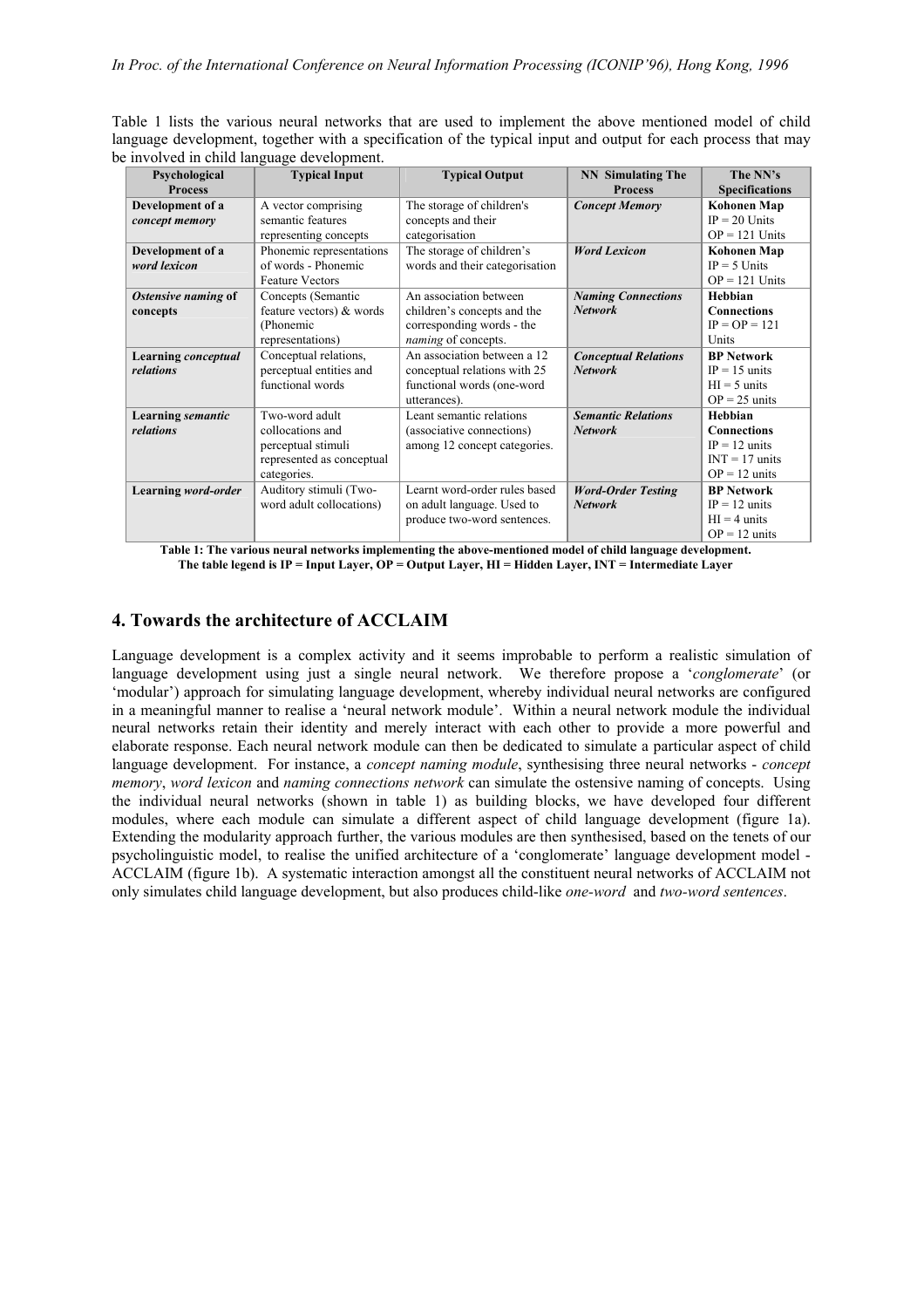

**Figure 1: (a) Four neural network modules each comprising more than one neural network and simulating some aspect of child language development; (b) The modular architecture of ACCLAIM - an integration of various neural networks each simulating an aspect of child language development**

Indeed, a conglomerate approach for developing complex neural network architectures has certain advantages, for instance (i) it allows knowledge learnt by one neural network to be utilised in more than one module, for instance the concepts learnt and stored in the concept memory are used by three different modules - the unitary concept module, concept naming module and the semantic relation module (see figure 1a); (b) within a module one or more neural networks can be used to transform the representation of the training data to a representation that is understood by another neural network for both learning and information retrieval purposes; (c) the results of a simulation incorporating just one module can be used by other modules to perform their respective simulations; and (d) at a deeper level, each module again can be envisaged as an independent neural network model, capable of simulating a psycholinguistic process on its own.

# **5. A neural network based simulation of child language development**

In ACCLAIM all the simulations were carried out in a 'developmental' manner, starting with no *a priori* information (a randomly connected organisation of processing units) the neural networks were repeatedly presented with a set of 'training patterns' which the networks gradually *learnt* over a period of iterations. This repeated presentation of the training patterns is analogous of the child's increased appreciation of interesting information, and perhaps it is this frequent repitition of information that leads to its assimilation. Table 2 summarises our simulation strategy both at the one-word and two-word stage of language development.

| <b>Simulation Task</b>                                     | Learning     | <b>Neural Networks Used</b>                         |  |  |  |
|------------------------------------------------------------|--------------|-----------------------------------------------------|--|--|--|
| One-word language stage                                    |              |                                                     |  |  |  |
| Concept development, storage and categorisation            | Unsupervised | Concept memory                                      |  |  |  |
| Concept generalisation, neologisms and novel concepts      | Unsupervised | Concept memory                                      |  |  |  |
| Word acquisition, storage and development                  | Unsupervised | Word lexicon                                        |  |  |  |
| Learning conceptual relations - production of one-word     | Supervised   | Conceptual relations network                        |  |  |  |
| utterances, generalisation to novel situations             |              |                                                     |  |  |  |
| Concept lexicalisation - development of naming connections | Unsupervised | Naming connection network                           |  |  |  |
| Concept and lexical retrieval                              | Unsupervised | Concept memory + Naming connection network +        |  |  |  |
|                                                            |              | Word lexicon                                        |  |  |  |
| Two-word language stage                                    |              |                                                     |  |  |  |
| Learning semantic relations and determining the semantic   | Unsupervised | Semantic relation network (involving Concept memory |  |  |  |
| relation between two conceptual categories                 |              | $+$ Naming connection network $+$ Word lexicon)     |  |  |  |
| Learning word-order leading to the production of two-word  | Supervised   | Word-order testing network (involving Concept       |  |  |  |
| sentences                                                  |              | $memory + Naming connection network + Word lexicon$ |  |  |  |
|                                                            |              | + Semantic relations network)                       |  |  |  |

**Table 2: List of simulations characterising key aspects of child language development**

Below we briefly describe some of the above-mentioned simulations: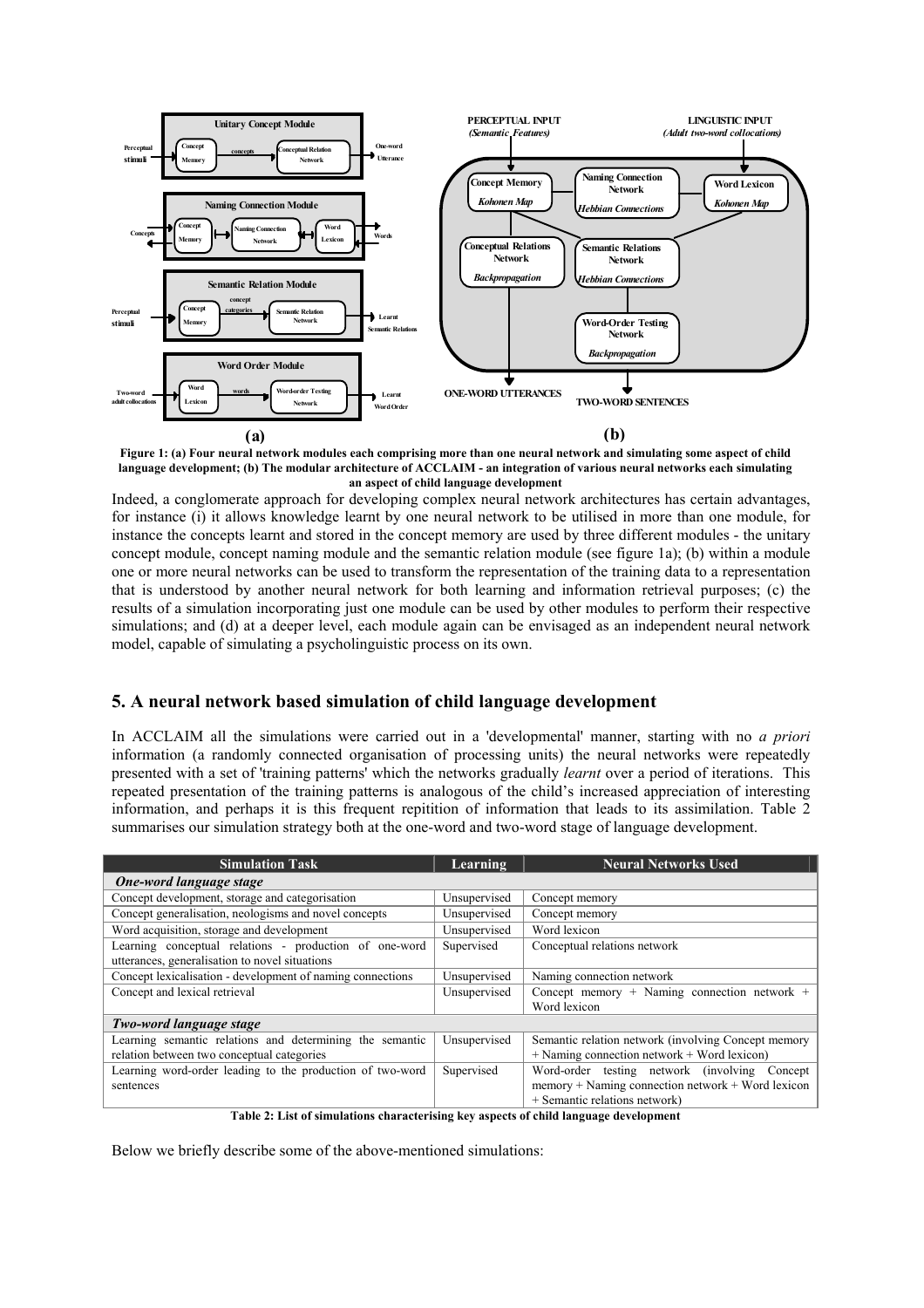**Learning Concepts** *(Concept Memory)***:** Simulation involved the learning of 42 concepts (taken from Bloom, 1973) represented by a 20-dimensional semantic feature vector, comprising the so-called 'defining features' determining the concept's category and 'individual features' distinguishing the category members. The learnt concept memory exhibited clusters of close concepts or 'concept categories', thus implying an *automatic categorisation* of learnt concepts into categories and sub-categories (within categories).

**Learning Words** *(Word Lexicon)***:** Simulation involved the learning of 42 words corresponding to the learnt concepts. The words were represented in terms of their phonetic components by a 5-dimensional phonetic feature vector. The learnt word lexicon predicated a discrimination of phonetic information, i.e. the development of the so-called 'similarity neighbourhoods' of similar sounding words.

**Concept Lexicalisation** *(Naming Connection Module)***:** Simulation involved the creation of (bi-directional) 'naming connections' between each concept in the concept memory with its corresponding lexical label in the word lexicon. Thus, an activated concept/word would spread its activations acroos the 'learnt' naming connections leading to the retrieval of the corresponding word/concept.

**Learning Conceptual Relations** *(Unitary Concept Module)***:** Simulation involved the learning of a mapping between a set of 12 *conceptual relations* and 3 *perceivable entities* (people, objects and events) to a set of 25 *words* (Bloom, 1973). The learnt conceptual relations network accepts a *conceptual relation* as input and as output produces the corresponding *one-word utterance* that best reflects the child's 'intention'. Also, the conceptual relation network can generalise to produce appropriate responses in novel situations.

**Learning Semantic Relations** *(Semantic Relations Module)***:** Simulation involved the development of associative connections between 12 concept categories, implying that certain concept categories are 'semantically related' (Brown, 1973). Given a concept category its semantic relation with all other categories can be determined by spreading its high activation across the network to other connected concept category units.

**Learning Word-order** *(Word-Order Module)***:** Simulation involved the learning of the inherent word-order in adult language, i.e. learning how to arrange two words to form a sentence. Given two words, the learnt word order testing network would combine two words in the proper order to yield a child-like *two-word sentence*.

#### **6. Input transformation: Significance of the 'conglomerate' approach**

Our conglomerate approach facilitates a co-operation amongst a number of neural networks for transforming the input stimuli from one representation to another representation. For instance, the input stimuli for the simulation of learning semantic relations is adult language (or simply adult two-word collocations), however what is actually needed for learning semantic relations is the conceptual category information of the two concepts that comprise the adult two-word collocation. This situation calls for the transformation of an adult two-word collocation to the corresponding conceptual category information, in a manner that may have some relevance to the processing of the child. By way of our conglomerate approach, the knowledge acquired by various neural networks can be exploited to transform an input stimuli to the desired representation. For learning semantic relations the *concept memory*, *word lexicon* and the *concept lexicalisation network* are employed according to the following scheme: learning semantic relations begins with the presentation of an adult-two word collocation to the word lexicon, which results in the retrieval of the corresponding two words. The naming connections are then exploited to retrieve the two corresponding concepts. Finally, the category information of the two retrieved concepts, embedded in their semantic feature representations in terms of the defining features, is extracted for the learning of semantic relations. Similarly, word-order learning requires the transformation of an two-word collocation to a semantic relation and this is achieved by an interaction between the *concept memory, word lexicon, naming connection* network and *semantic relation network* (see figure 2)*.* 



Indeed, one could have simulated both the learning of semantic relations and word-order by directly presenting category information to the concerned neural network, however our argument is that such a scheme would not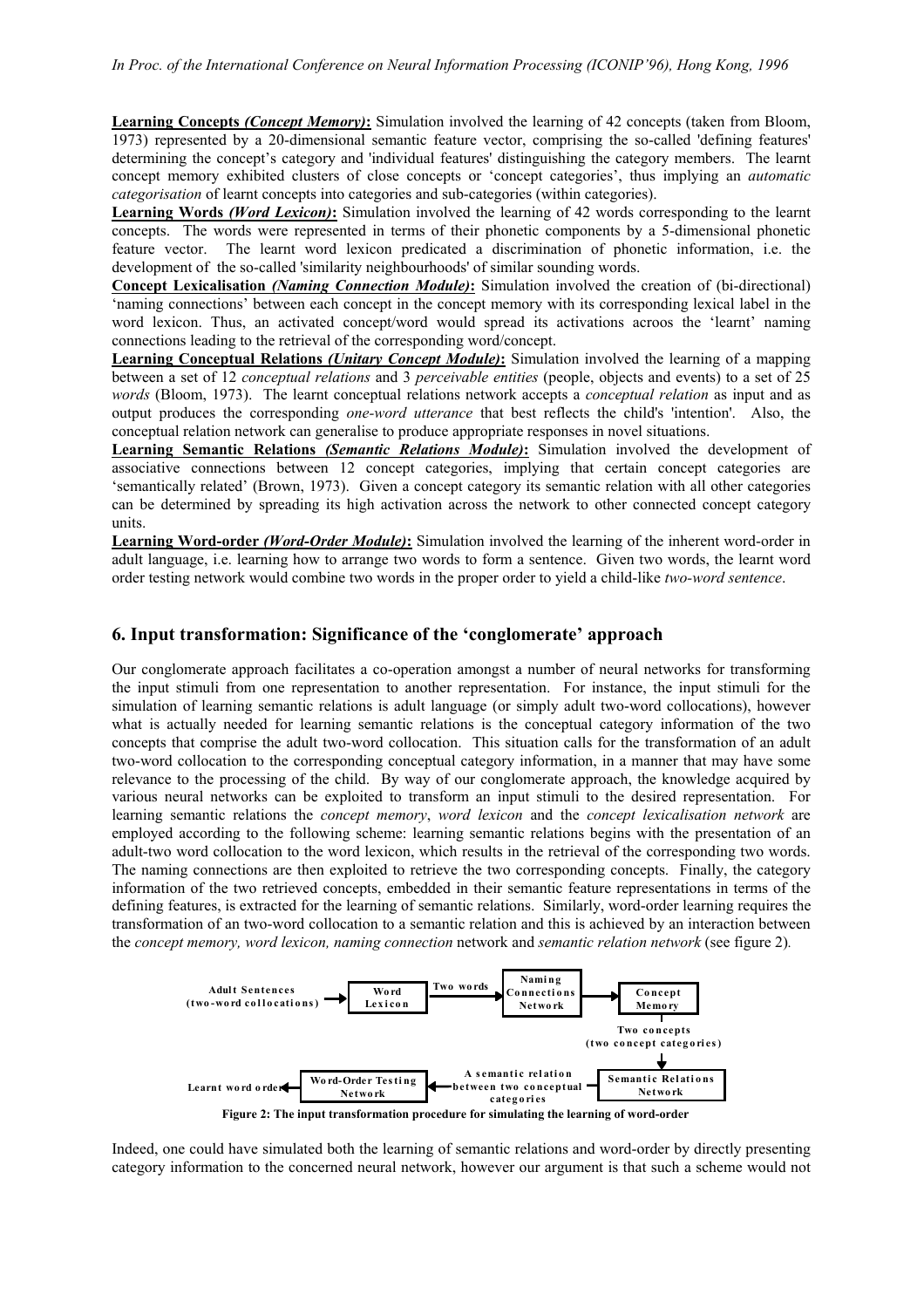hold much psychological plausibility as compared to our simulation scheme which brings into relief the underlying mechanisms that may be involved in the child's learning of semantic relations and word-order.

## **7. The simulation results: Production of** *one-word* **and** *two-word language*

The learnt performance of ACCLAIM is best elicited by demonstrating the ability of ACCLAIM to produce child-like one-word and two-word language (as these two simulations involve an interaction between all the previously 'trained' neural networks) and quantifying the sentences produced against Bloom's (1973) data which reports children's utterances with details of the situation in which the utterance was made. Table 3 and 4 present a sample of the one-word and two-word sentences produced by ACCLAIM, respectively.

Simulation of one-word utterances production utilisies the *unitary concept module*. The input stimuli comprising a conceptual relation (representing the underlying 'intention of the child') is presented to the concept memory. In response, the conceptual relations network produces a *one-word utterance* that best represents the child's intention. Simulation of two word sentence production involves an interaction between 5 neural networks, namely the *concept memory, word lexicon, naming connection network, semantic relations network* and the *word-order testing network*. This simulation, involving 3 stages, initiates with the presentation of an input stimuli which comprises two concepts - (1) the child's communicative 'intention', and (ii) a perceptual stimuli: (a) retrieval of two concepts from the concept memory and the corresponding words from the word lexicon; (b) determining the semantic relations between the categories of the two concepts; and (c) evaluation of a word-order hypothesis - determining the correct order in which the two words (corresponding to the concepts) are to be arranged. The two words when combined in the correct order yield a child-like *two-word sentence*.

| <b>Real-Life Situation</b>                       | Child's                 | <b>ACCLAIM's Input</b>   | <b>ACCLAIM's</b>                     |
|--------------------------------------------------|-------------------------|--------------------------|--------------------------------------|
| (taken from Bloom, 1973)                         | <b>1-word Utterance</b> | <b>Pattern</b>           | 1-word Utterance                     |
| (Mother pointing to chair) What is this?         | chair                   | Pointing $+$ Object      | obj name (chair)                     |
|                                                  |                         | (chair)                  | (output unit 17)                     |
| (Allison holding picture to photographer's       |                         |                          |                                      |
| assistant, off camera) Where's the girl?         | girl                    |                          |                                      |
| (Allison turns picture over so she can't see the |                         |                          |                                      |
| girl)                                            | no                      | Non-existence $+$ People | (output unit $7$ )<br>n <sub>0</sub> |
| (Allison turning it back to picture side)        | there                   | Existence + People       | <i>there</i> (output unit 5)         |

**Table 3: A sample of the 1-word utterances produced by ACCLAIM compared with those produced by the child -Allison.** 

| <b>Real-Life Situation</b>                 | Child's 2-word  | <b>Semantic Relation</b>    | <b>ACCLAIM's</b> |
|--------------------------------------------|-----------------|-----------------------------|------------------|
| (taken from Bloom, 1973)                   | <b>Sentence</b> |                             | 2-word Sentence  |
| (Mother pointing to chair.) What is this?  | that chair      | demonstrative + entity $(=$ | that chair       |
|                                            |                 | Object)                     |                  |
| (Mother pours herself juice).              |                 |                             |                  |
| (Allison picking up empty cup)             | more juice      | $recurrence + object$       | more juice       |
|                                            |                 |                             |                  |
| (Mother pours juice; Allison drinks juice, |                 |                             |                  |
| looks into empty cup. Mother taking cup)   | gone juice      | $negative + object$         | gone juice       |

**Table 4: A sample of the 2-word sentences produced by ACCLAIM compared with those produced by the child -Allison** 

# **8. Conclusions**

We have attempted a simulation of some aspects of aspects of child language development during the key developmental periods, c.9-24 months. We have demonstrated how neural networks can be used to both operationalise extant child language corpora and systematise psycholinguistic theories. Furthermore, the results of our simulations indicate a degree of similarity between the learnt behaviours of the neural networks with the kind of behaviours exhibited by children whilst learning language. From a neural network point of view we have demonstrated the efficacy of a conglomerate neural network architecture for simulating high-level cognitive activities. The architecture of ACCLAIM and the resultant processing capabilities achieved, should be an indicator as to how functionally and structurally divergent neural networks when synthesised together in a meaningful manner, i.e. based on a psycholinguistic model, can simulate a high-level cognitive activity such as child language development. We believe that the simulations carried out by ACCLAIM has made a contribution to the on-going research regarding the role of neural networks in simulating human learning.